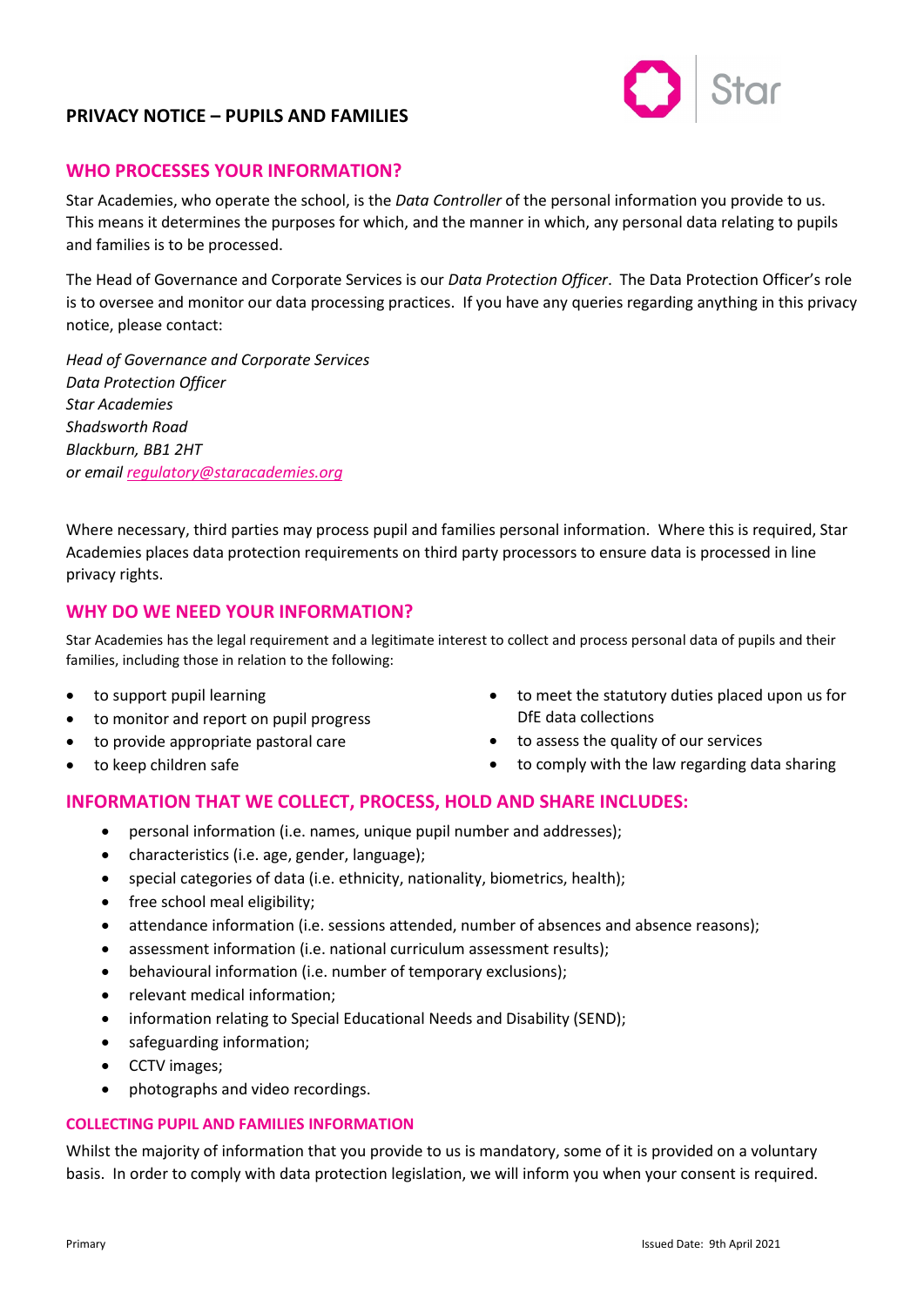

Pupils and families personal data may be obtained and processed from third parties where the law requires us to do so.

### **THE LAWFUL BASIS ON WHICH WE PROCESS THIS INFORMATION**

- Article 6 1(a) of the UK GDPR which allows processing if the data subject has given consent to the processing of their personal data for one or more specific purposes; ;
- Article 6 1(b) of the UK GDPR which allows processing that is necessary for the performance of a contract;
- Article 6 1(c) of the UK GDPR which allows processing that is necessary to comply with a legal obligation;
- Article 6 1(e) of the UK GDPR which allows processing that is carried out in the public interest;
- Article 9 2(b) of the UK GDPR which allows the processing of special category data that is necessary for carrying out obligations in the fields of employment and social security and social protection law;
- Article 9 2(g) of the UK GDPR which allows the processing of special category data that is necessary for reasons of substantial public interest;
- Article 9 2(j) of the UK GDPR which allows the processing of special category data when it is necessary for archiving purposes in the public interest, scientific or historical research purposes or statistical purposes.

Star Academies maintains *Records of Processing* that identify the lawful basis on which personal information is processed.

#### **BIOMETRIC INFORMATION**

Some of our schools that use cashless catering collect biometric information. Biometric information may also be used at some schools for accessing and using library services and signing in and out of the school. This information is only used with explicit consent and this is sought when the pupils join the school or when a system using biometrics is implemented. In line with the Protection of the Freedoms Act 2018 consent is sought from the parents of pupils who are under the age of 18.

#### **STORING PUPIL AND FAMILIES INFORMATION**

Personal data is stored securely in line with our Records Management and Data Protection policies. In accordance with data protection legislation it is only retained for as long as is necessary to fulfil the purposes for which it was obtained, and not kept indefinitely.

#### **DATA TRANSFERRED OUTSIDE THE EU**

Processors that we use may transfer and hold personal data outside of the UK. We will ensure that organisations who process personal data on our behalf only transfer data to countries that the UK deems as having adequate levels of protection in place. In the case of transfers to countries that are not deemed to have an adequate level of protection, we will ensure that organisations processing personal data on our behalf use the appropriate safeguards described in the UK GDPR. If a processor is not completing international transfers in line with the UK GDPR, we will terminate our contract/subscription.

#### **WHO WE SHARE DATA WITH**

We do not share your information with anyone without permission unless the law says we can or should. We share information with the following:

- The Local Council
- Department for Education (DfE)
- Education Skills Funding Agency
- Standards and Testing Agency
- Ofsted
- NHS (e.g. vaccinations and school nursing service)
- Police
- Social Services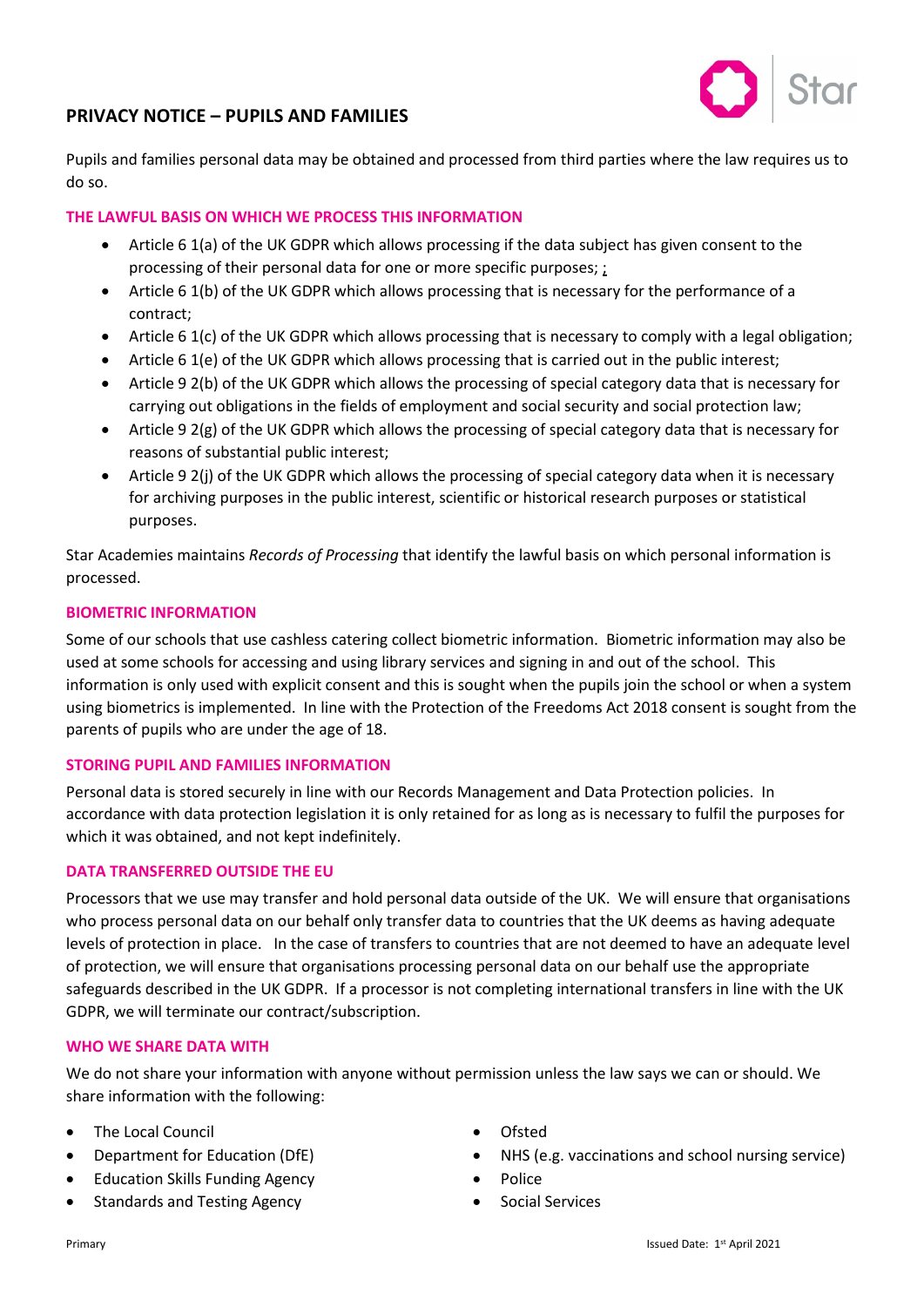

- Educational Psychology Department
- Children & Adolescent Mental Health Services (CAMHS)
- Children and Family Court Advisory Service (CAFCAS)
- Careers Advisory Service providers
- Peripatetic services
- Alternative education providers
- Other schools/academies (during pupil transfer)
- Sixth form colleges and other post-16 providers
- Examination Boards
- Library records systems
- Print Management Software providers
- Management Information Systems (e.g. Capita SIMS, SISRA, Safeguarding and accident reporting systems)
- Text and Email communication systems (e.g.Teachers2Parents, InTouch)
- Cashless payment systems (e.g. Biostore)
- Catering Providers
- IT Contractors
- Providers of visitor management and access control systems
- Residential trip organisers and insurers
- Educational trip management system (i.e. Evolve)
- Providers of online learning resources
- Providers of financial management software
- Photography and design agencies

#### **WHAT ARE YOUR RIGHTS?**

Pupils and Families have specific rights in relation to the processing of their personal data. You have a legal right to:

- Request access to the personal data that Star Academies holds;
- Request that your personal data is amended if it is inaccurate or incomplete;
- Request that your personal data is erased where there is no legal basis for its continued processing;
- Request that the processing of your personal data is restricted;
- Object to your personal data being processed if it is likely to cause, or is causing, damage or distress.
- You have rights not to be subject to automated decisions that create legal effects or have a similar significant impact on you, unless you have given us your consent, it is necessary for a contract between you and us or is otherwise permitted by law. You also have certain rights to challenge decisions made about you. We do not currently carry out any automated decision-making.

Requests must be submitted to the Data Protection Officer (on the contact details provided). Star Academies also has a *Subject Access Request Form* that may be obtained from all of its schools. Star Academies will consider all requests in line with your legal rights and our legal obligations.

Where the processing of data is based on explicit consent, there is a right to withdraw consent at any time. This will not affect any personal data that has been processed prior to withdrawing consent.

If you have a concern about the way we are collecting or using personal data, you should raise your concern with the Data Protection Officer in the first instance or directly to the Information Commissioner's Office at *<https://ico.org.uk/concerns>*

#### **HOW THE GOVERNMENT USES YOUR DATA**

Under regulation 5 of The Education (Information About Individual Pupils) (England) Regulations 2013 we are required to share information about our pupils with the Department for Education.

The pupil data that we lawfully share with the DfE through data collections:

- underpins school funding, which is calculated based upon the numbers of children and their characteristics in each school;
- informs "short term" education policy monitoring and school accountability and intervention;